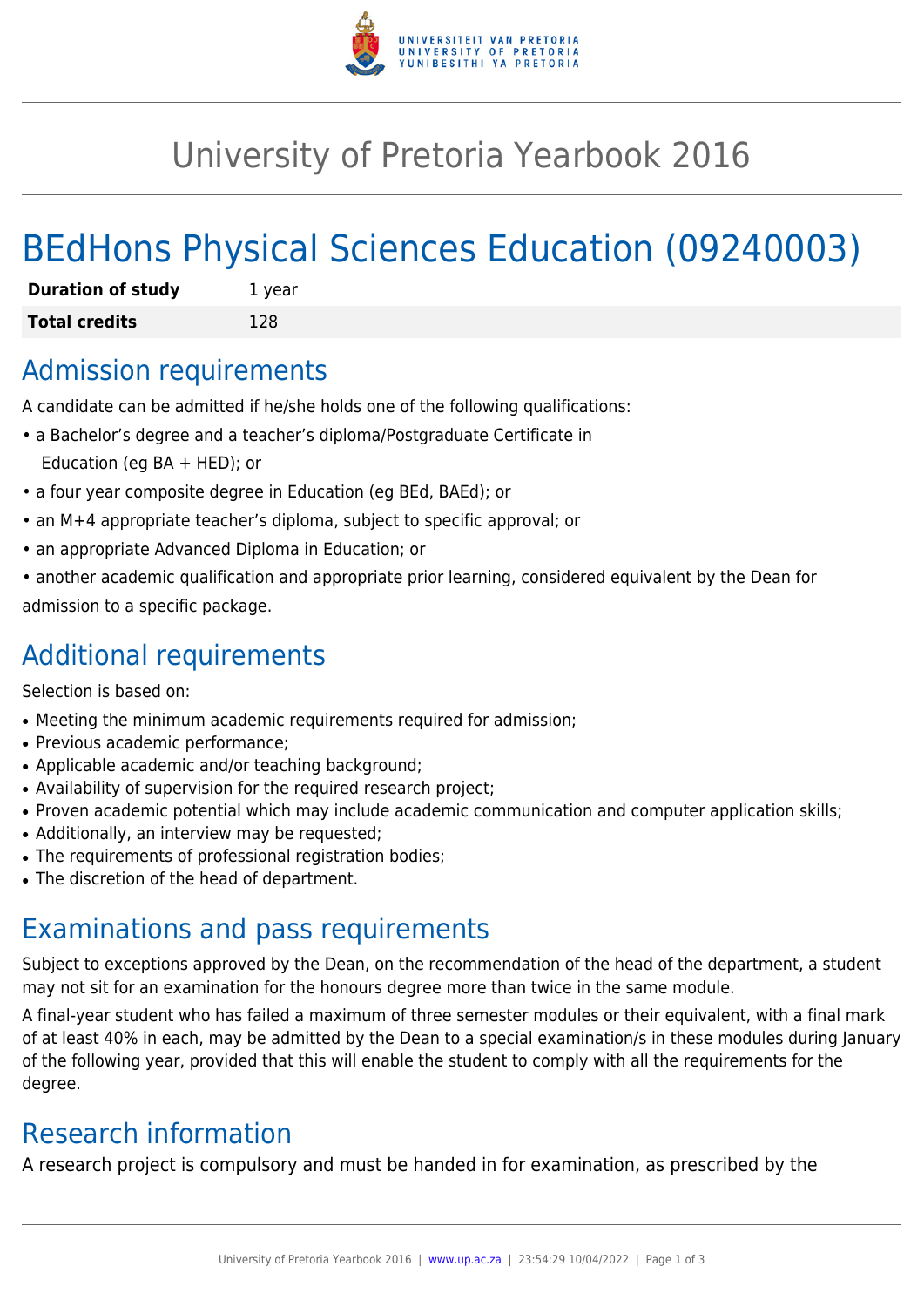

particular department.

### Pass with distinction

The degree is conferred with distinction on a student who has obtained an average of at least 75%, with a minimum of 70% in each module.